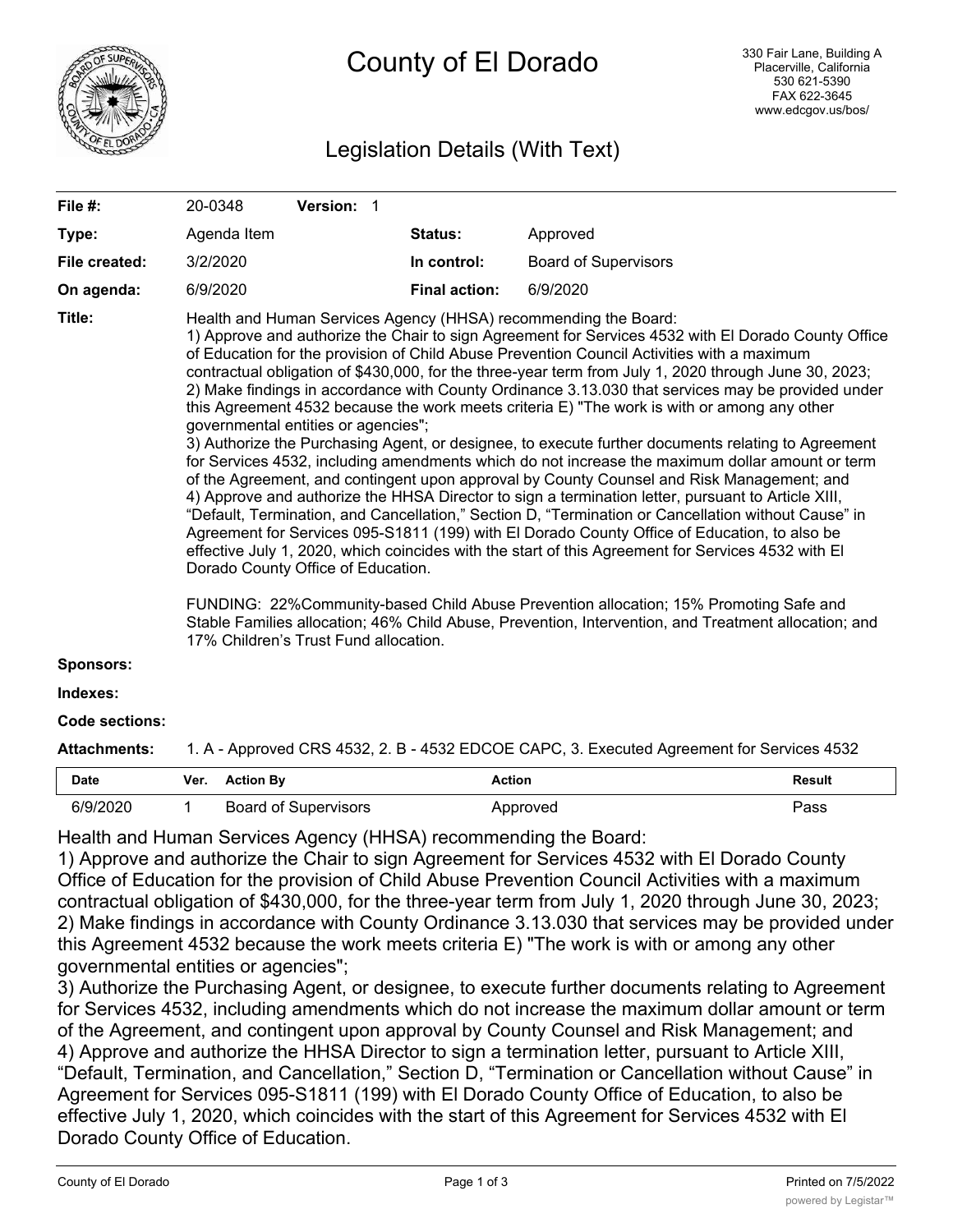**FUNDING:** 22%Community-based Child Abuse Prevention allocation; 15% Promoting Safe and Stable Families allocation; 46% Child Abuse, Prevention, Intervention, and Treatment allocation; and 17% Children's Trust Fund allocation.

#### **DISCUSSION / BACKGROUND:**

Health and Human Services Agency (HHSA) recommending the Board approve Agreement for Services 4532 with El Dorado County Office of Education (EDCOE) to provide Child Abuse Prevention Council (CAPC) activities.

Child Abuse Prevention Councils are required under WIC 18983, which mandates that counties establish a CAPC in order to carry out specific legislated functions, including child abuse prevention and intervention programs. On April 9, 2002, the Board established a CAPC and designated the Council as the Children's Trust Fund Commission, pursuant to WIC 18966. In 2009, the County began contracting with EDCOE to coordinate CAPC services. CAPC acts as an independent organization, functioning within County government, pursuant to WIC 18983.5. The CAPC educational and training activities support child abuse prevention efforts throughout the County.

Services provided through this Agreement are funded in part by the Community-based Child Abuse Prevention allocation; the Promoting Safe and Stable Families allocation; the Child Abuse, Prevention, Intervention, and Treatment allocation; and the Children's Trust Fund allocation. The CAPC Coordinator develops, coordinates, and implements said services as they relate to the allocation mandates.

HHSA recommends terminating Agreement for Services 095-S1811, which is the existing CAPC Agreement with services provided through EDCOE. The new agreement brings the term into alignment with the term of the funding streams.

#### **ALTERNATIVES:**

Disapproval of Agreement for Services 4532 will result in an inability to meet funding source mandates. Disapproval also will negatively impact HHSA's ability to engage in community outreach to support child abuse prevention.

#### **PRIOR BOARD ACTION:**

1) 08/08/2017, File ID 17-0618, HHSA EDCOE Agmt 2) 06/07/2014, File ID 14-0555, HHSA CAPC AGMT 3) 09/13/2011, File ID 11-0944 , DHS 9-11-13 EDCOE-CAPC 484-S0911 A3 4) 02/05/2008, File ID 08-0114, DHS, SS 2-5-08 CAPC 07/08 Budget & Activities

## **OTHER DEPARTMENT / AGENCY INVOLVEMENT:**

Approved by County Counsel, Human Resources, and Risk Management.

#### **CAO RECOMMENDATION:**

It is recommended that the Board approve this item.

# **FINANCIAL IMPACT:**

This Agreement for Services is a renewal of a prior year agreement, and there is no Net County Cost associated with this Agenda item. Sufficient appropriations were included in the fiscal year 2020-21 budget, and will be included in future budgets for the term of the Agreement.